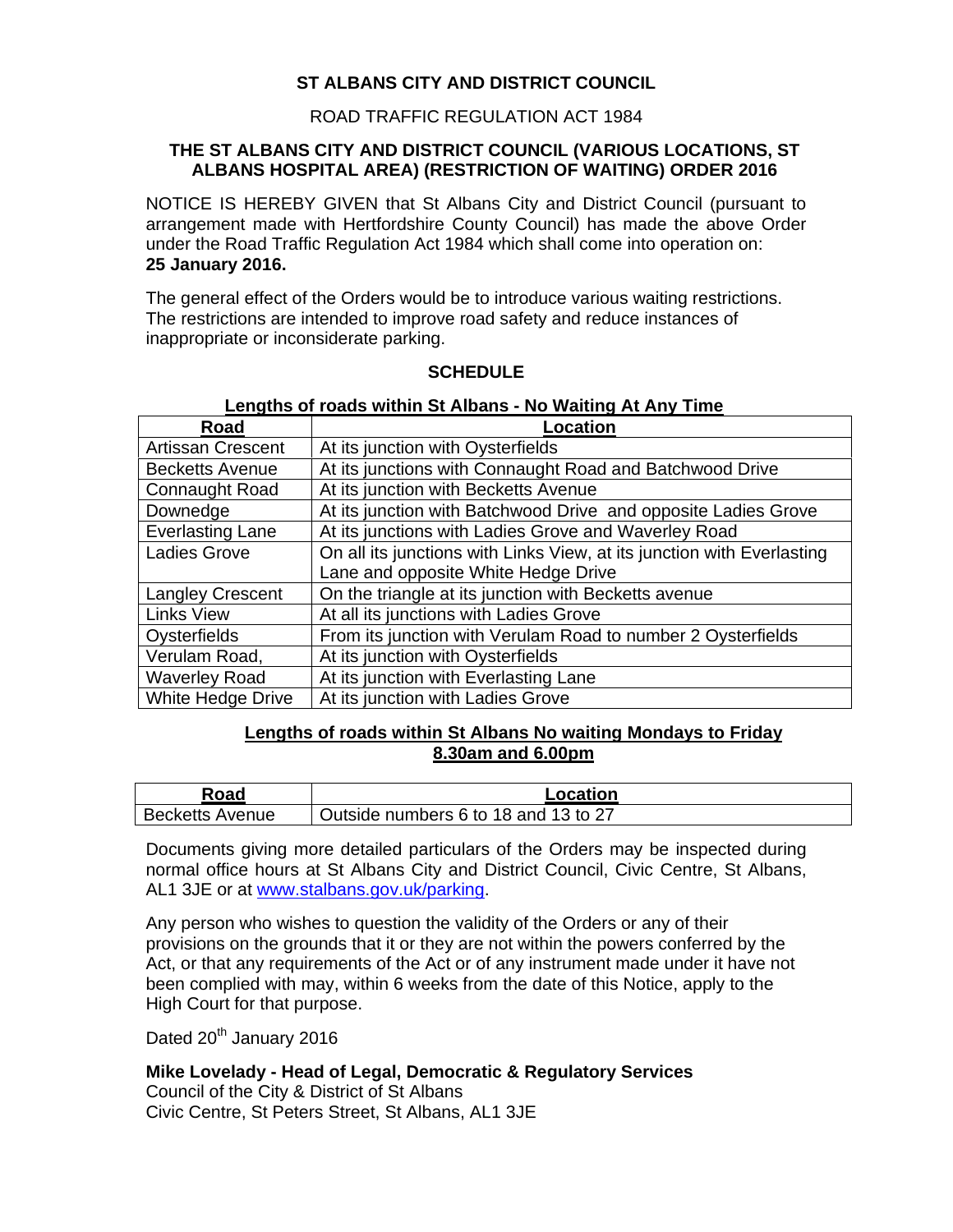# **STATEMENT OF REASONS FOR PROPOSING**

# **THE ST ALBANS CITY AND DISTRICT COUNCIL (VARIOUS LOCATIONS, ST ALBANS HOSPITAL AREA)(RESTRICTION OF WAITING) ORDER 2016**

St Albans City and District Council (pursuant to arrangements made with Hertfordshire County Council) proposes to introduce and vary various waiting restrictions at these locations.

It is intended that these measures will:

- $\triangleright$  Reduce instances of inappropriate or inconsiderate parking and improve visibility at road junctions and property entrances.
- $\triangleright$  Eliminate dangerous parking on footways and verges.
- $\triangleright$  Deter drivers from parking vehicles on footways thereby reducing obstructions to pedestrians and instances of highway and verge damage.
- $\triangleright$  Protect verges from inconsiderate parking.
- $\triangleright$  Improve access to adjacent properties.
- $\triangleright$  Reduce congestion.
- $\triangleright$  Improve road safety.

It appears to the Council therefore that these measures are necessary and it is expedient to make Orders to avoid danger to persons using the road and footway or to prevent the likelihood of such danger arising, to prevent or relieve congestion and to improve the amenities of an area through which a road runs.

The proposals have been developed following consultation with Residents, District Councillors, Hertfordshire Highways, Hertfordshire Constabulary and all other statutory consultees, taking into account Section 122 of Road Traffic Regulation Act 1984.

#### **12 January 2016**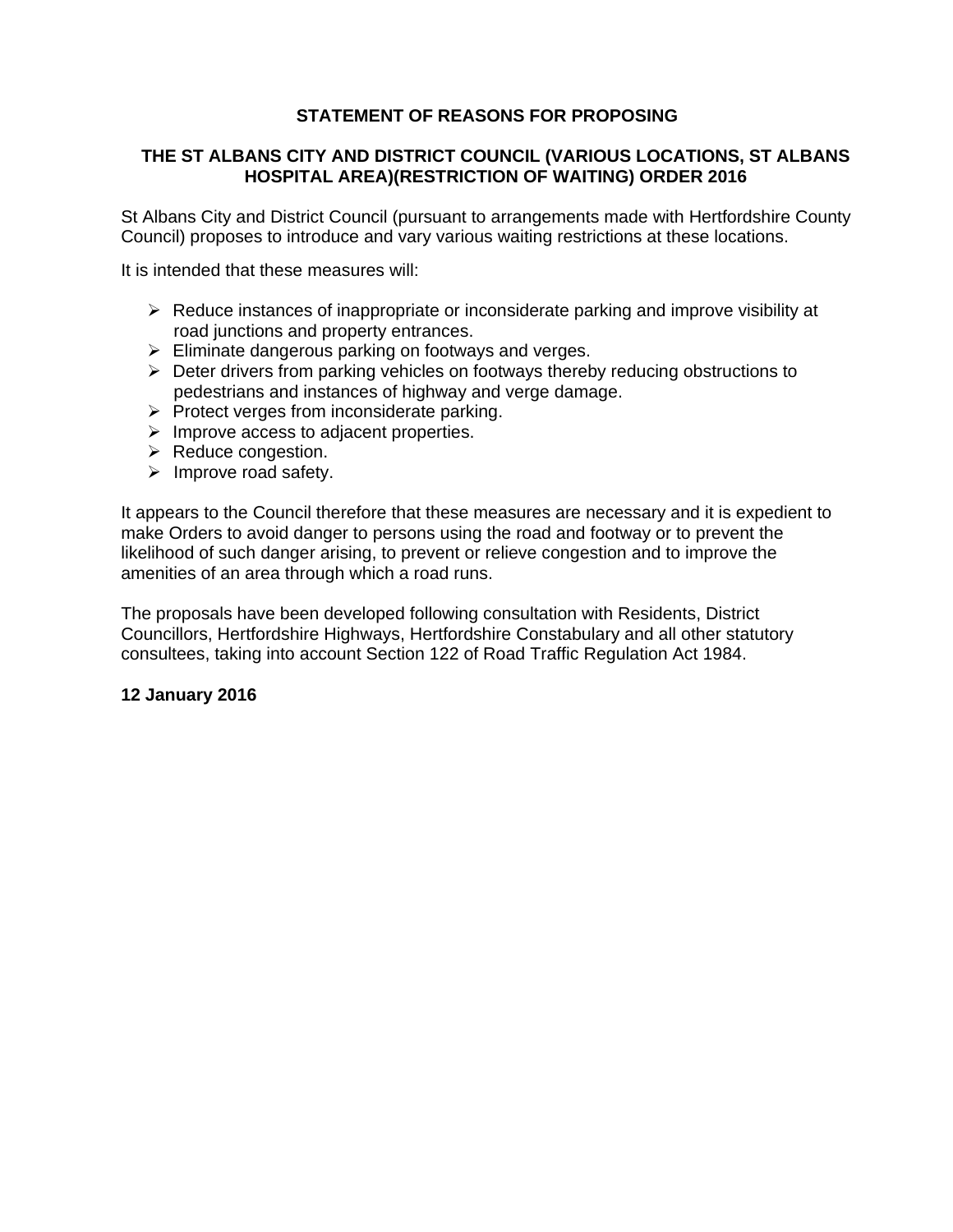# ST ALBANS CITY AND DISTRICT COUNCIL

# ROAD TRAFFIC REGULATION ACT 1984

# THE ST ALBANS CITY AND DISTRICT COUNCIL (VARIOUS LOCATIONS, ST ALBANS HOSPITAL AREA)(RESTRICTION OF WAITING) ORDER 2016

The St Albans City and District Council, pursuant to arrangements made under section 19 of The Local Government Act 2000 and The Local Government (Arrangements for Discharge of Functions) (England) Regulations 2000 with the Hertfordshire County Council, and in exercise of powers conferred on that County under sections 1, 2, and 3 and Part IV of Schedule 9 of the Road Traffic Regulation Act 1984 and the provisions of Part 6 and Schedule 9 of the Traffic Management Act 2004 and of all other enabling powers, and after consultation with the Chief Officers of Police in accordance with Part III of Schedule 9 to the 1984 Act, makes the following Order:

- 1. (1) This Order may be cited as "The St Albans City and District Council (Various Locations, St Albans Hospital Area) (Restriction of Waiting) Order 2015" and shall come into operation on 25 January 2016
	- (2) The City and District of St Albans On-Street Waiting Plan ("the On-Street" Plans") and the Schedule to the Order are incorporated into this Order.

In this order:

"On-Street Plans" means the City and District of St Albans On Street Parking and Waiting Plans including the Key and the Schedules, which are incorporated in to this Order pursuant to Article 1(2) hereof

- 2. Save as provided in Article 4, 5 and 6 of this Order no person shall cause or permit any vehicle to wait in those lengths of roads specified in the schedule and detailed in the on-street plans to this order
- 3. (1) Nothing in Article 2 and 3 of this Order applies to the lengths of road restricted by that Article (which said lengths of road are referred to in this Article as "the restricted area") in relation to -
	- (a) a vehicle being used for Fire and Rescue, Ambulance or Police purposes.
	- (b) anything done with the permission of or at the direction of a Police Constable in uniform; or with permission of a Civil Enforcement Officer as defined by the Traffic Management Act 2004
	- (c) a vehicle which is prevented from proceeding by circumstances beyond the drivers control or which has stopped in order to avoid injury or damage to persons or property or when required to do so by law;
	- (d) a vehicle which is stationary in order that it may be used for one or more of the purposes specified in sub-Article (2) of this Article and which cannot reasonably be used for such a purpose without stopping in the restricted area:
	- (e) a marked vehicle which, whilst used by a universal service provider in the course of the provision of a universal postal service, is stationary only for so long as may be reasonably necessary for postal packets to be delivered or collected: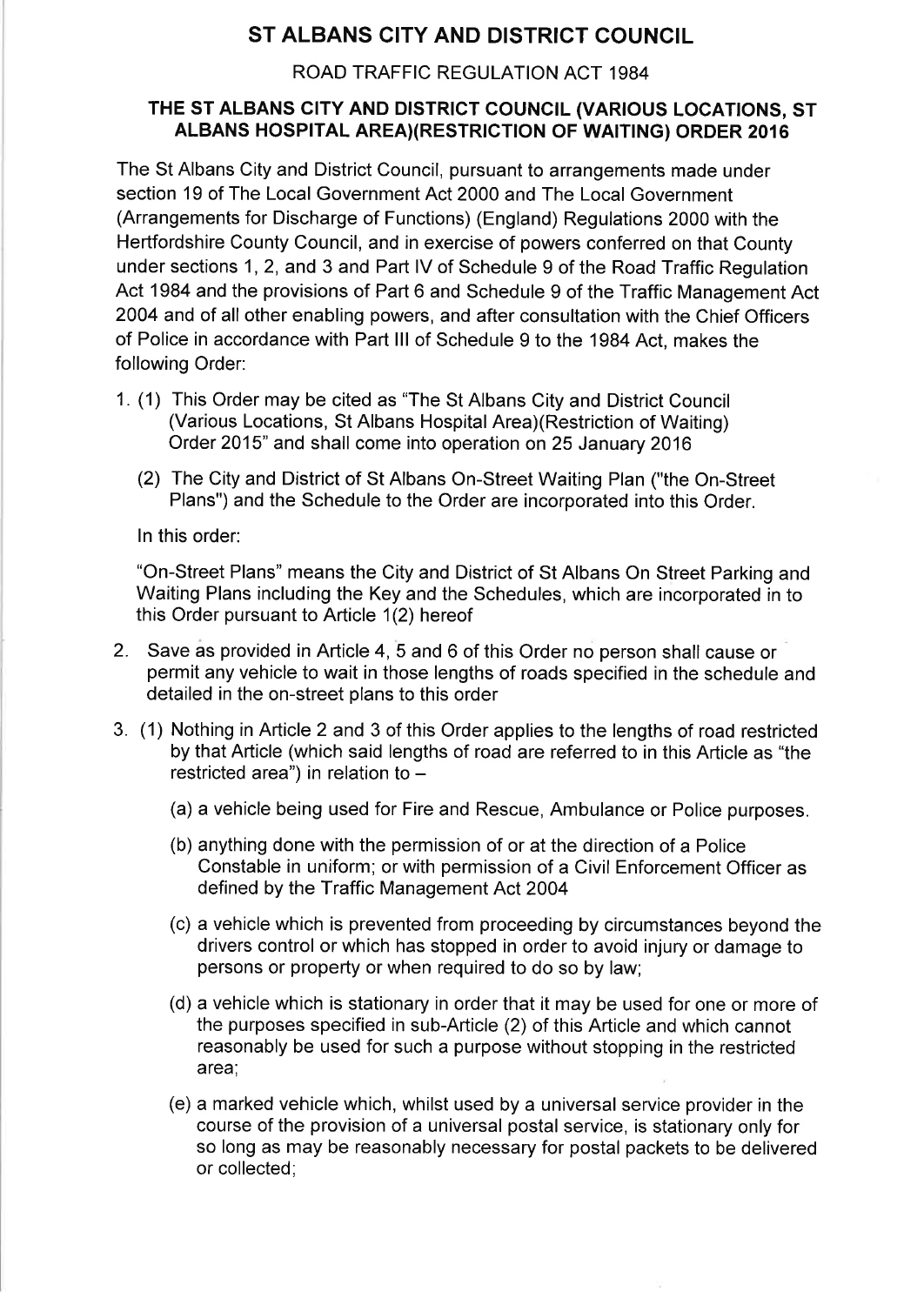In this Article  $-$ 

The expressions "universal service provider", "provision of a universal postal Service" and "postal packet" shall bear the same meanings as in the Postal Services Act 2011.

- (2) The "purposes" referred to in sub-Article  $(1)(d)$  of this Article are  $-$ 
	- (a) the removal of any obstruction to traffic;
	- (b) the maintenance, improvement or reconstruction of a road;
	- (c) constructing, improving, maintaining, or cleaning of any street furniture; or
	- (d) the laying, erection, alteration, repair or cleaning of any sewer or of any main pipe or apparatus for the supply of gas, water or electricity, or of any telecommunications apparatus kept or installed for the purposes of a telecommunications code system or of any other telecommunications apparatus lawfully kept installed in any position.
- 4. Nothing in Article 2 or 3 of this Order applies to the lengths of roads restricted by that Article (which said lengths of roads are referred to in this Article as "the restricted area") so as to render it unlawful to cause or permit any vehicle to wait only for so long as may be reasonably necessary -
	- (a) to enable goods to be loaded on or unloaded from the vehicle from or to premises adjacent to the restricted area; or
	- (b) to enable a passenger to board or alight and to load and unload any luggage.
- 5. (1) Nothing in Article 2 or 3 of this Order shall render it unlawful to cause or permit a disabled person's vehicle which displays in the relevant position a disabled person's badge and a parking disc, to wait at any time in the lengths of road specified in the Schedule of this Order for a period not exceeding 3 hours (not being a period separated by an interval of less than 1 hour from a previous period of waiting by the same vehicle in the same length of road).
	- (2) In this Article -

"disabled person's vehicle" has the same meaning as in Section 142(1) of the Act of 1984;

"disabled person's badge" has the same meaning as given in Regulation 3(1) of The Local Authorities' Traffic Orders (Exemptions for Disabled Persons) (England) Regulations 2000

"parking disc" has the same meaning as given in Regulation 8(5) of The Local Authorities' Traffic Orders (Exemptions for Disabled Persons) (England) Regulations 2000; and

"relevant position" has the same meaning as given in Regulation 4 of The Local Authorities' Traffic Orders (Exemptions for Disabled Persons) (England) **Regulations 2000** 

6. The provisions of the following Order are hereby revoked but only in so far as they are affected by the restrictions imposed by this Order -

The City and District Of St Albans (Control of Parking) (Consolidation) Order 2013

7. The Interpretation Act 1978 shall apply for the interpretation of this Order as it applies for the interpretation of an Act of Parliament.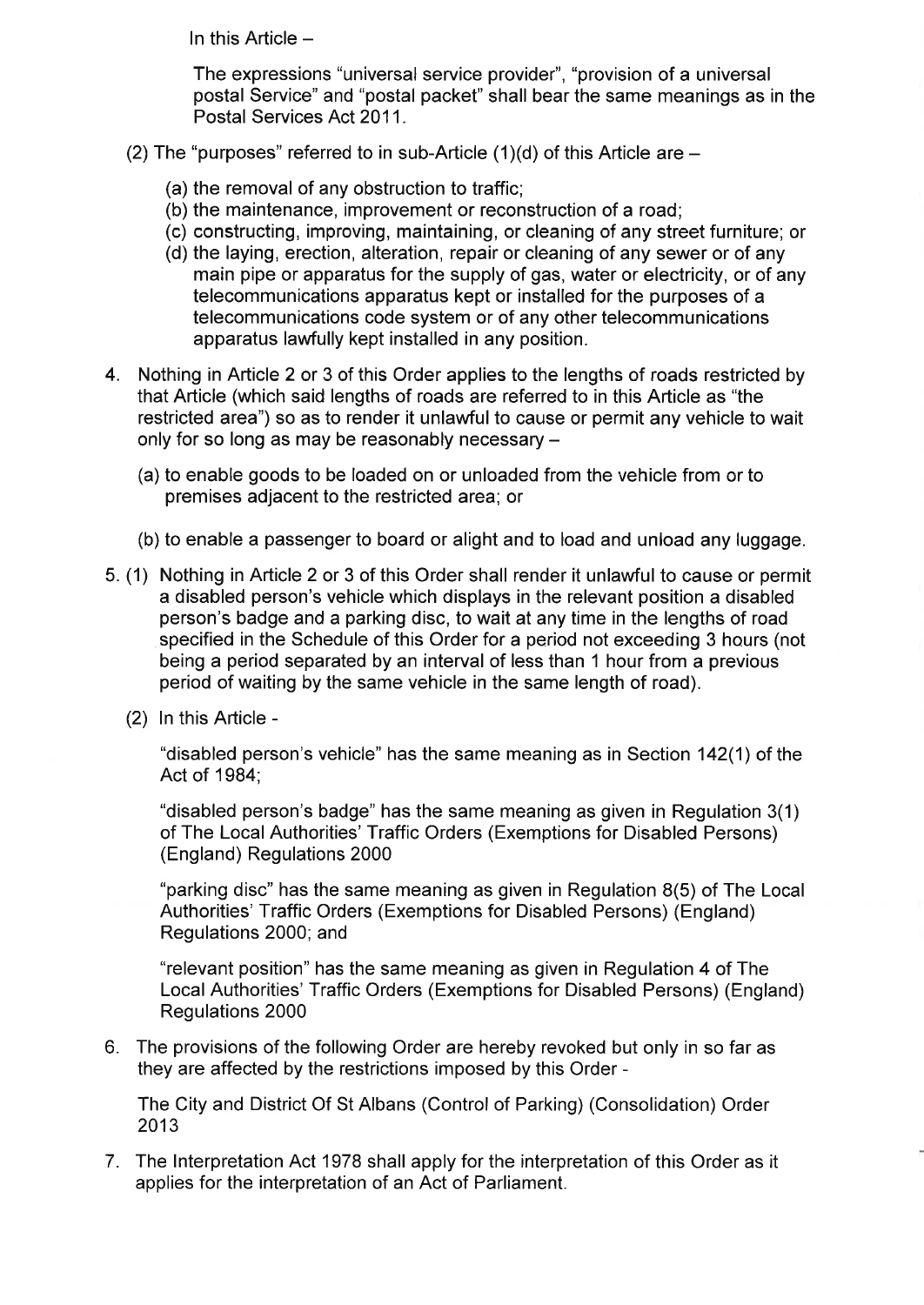8. The restrictions imposed by this Order shall be in addition to and not in derogation from any restriction or requirement imposed by any other requiations made or having effect as if made under the Act of 1984 or by or under any other enactment.

## **SCHEDULE**

**Becketts Avenue, St Albans** As detailed on plan - BACR-HA-2012-Ver2 **Connaught Road, St Albans** As detailed on plan - BACR-HA-2012-Ver2 Downedge, St Albans As detailed on the plans - DBD-HA-2012-Ver1 and DO-HA-2012-Ver1 **Everlasting Lane, St Albans** As detailed on plan - LGEL-HA-2012-Ver1 **Ladies Grove, St Albans** As detailed on the plans - LGEL-HA-2012-Ver1, LGLV-HA-2012-Ver1 and LG-WHD-HA-2012-Ver1 **Langley Crescent, St Albans** As detailed on plan - LCT-HA-2012-Ver1 **Links View, St Albans** As detailed on plan - LGLV-HA-2012-Ver1 **Oysterfields, St Albans** As detailed on plan - DO-HA-2012-Ver1 **Verulam Road, St Albans** As detailed on plan - DO-HA-2012-Ver1 **Waverley Road, St Albans** As detailed on plan - LGEL-HA-2012-Ver1 **White Hedge Drive, St Albans** As detailed on plan - LG-WHD-HA-2012-Ver1

The Common Seal of St Albans City and District Council<br>was hereunto affixed on the  $20/01/2016$ in the presence of:-

**Authorised Signatory** 

 $Sallyl$ ,  $i_7$   $\omega$ 

**Authorised Signatory** 

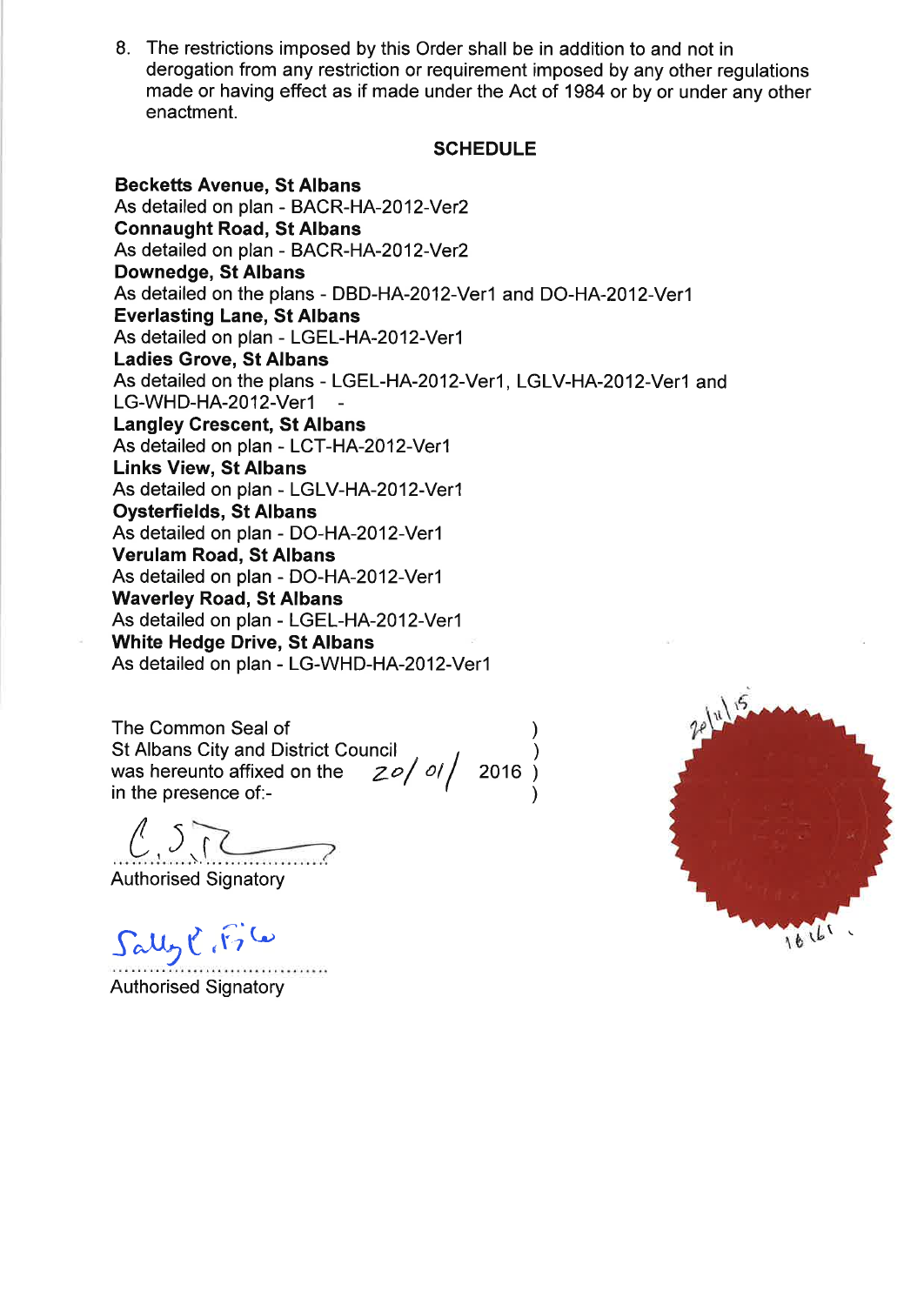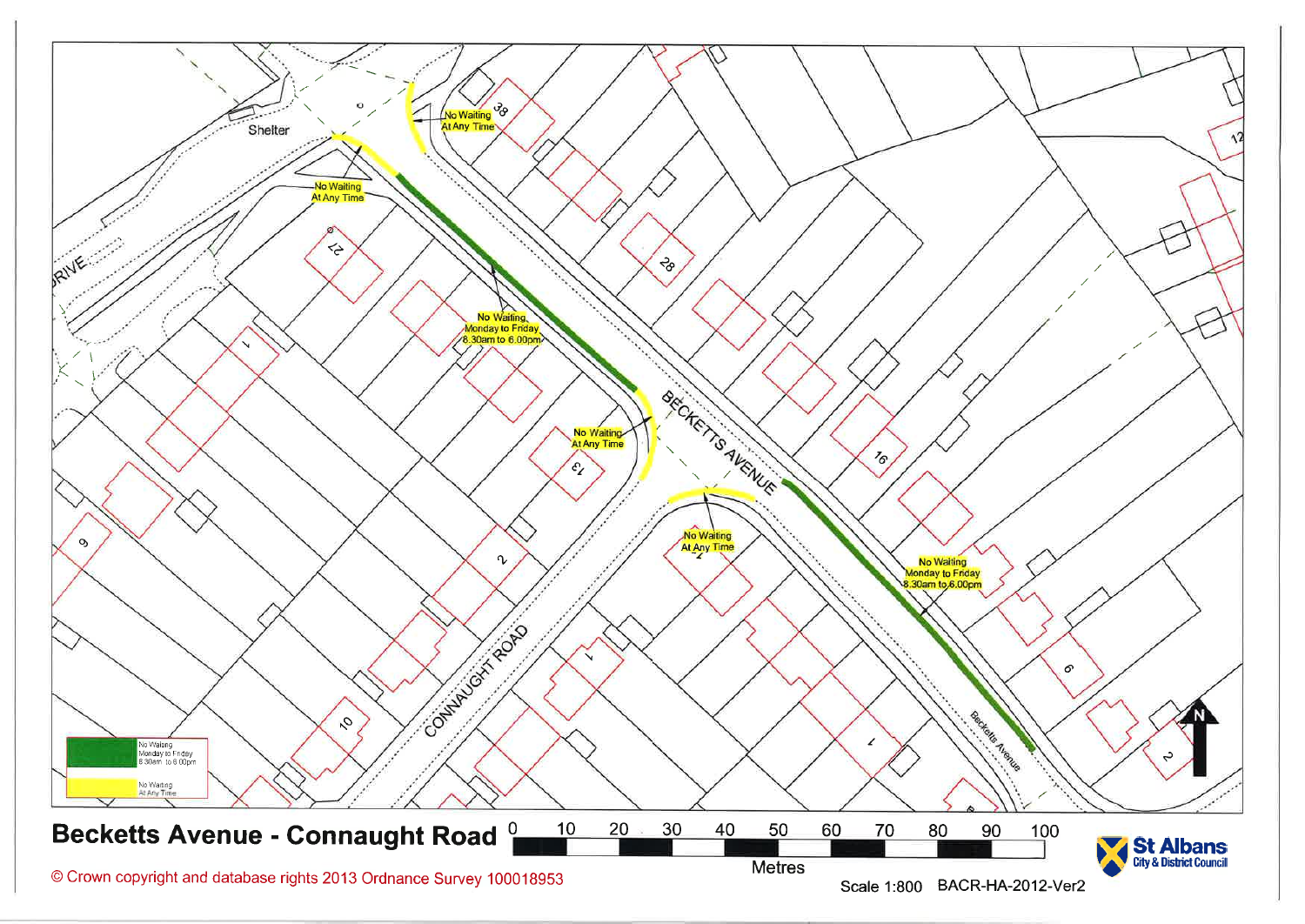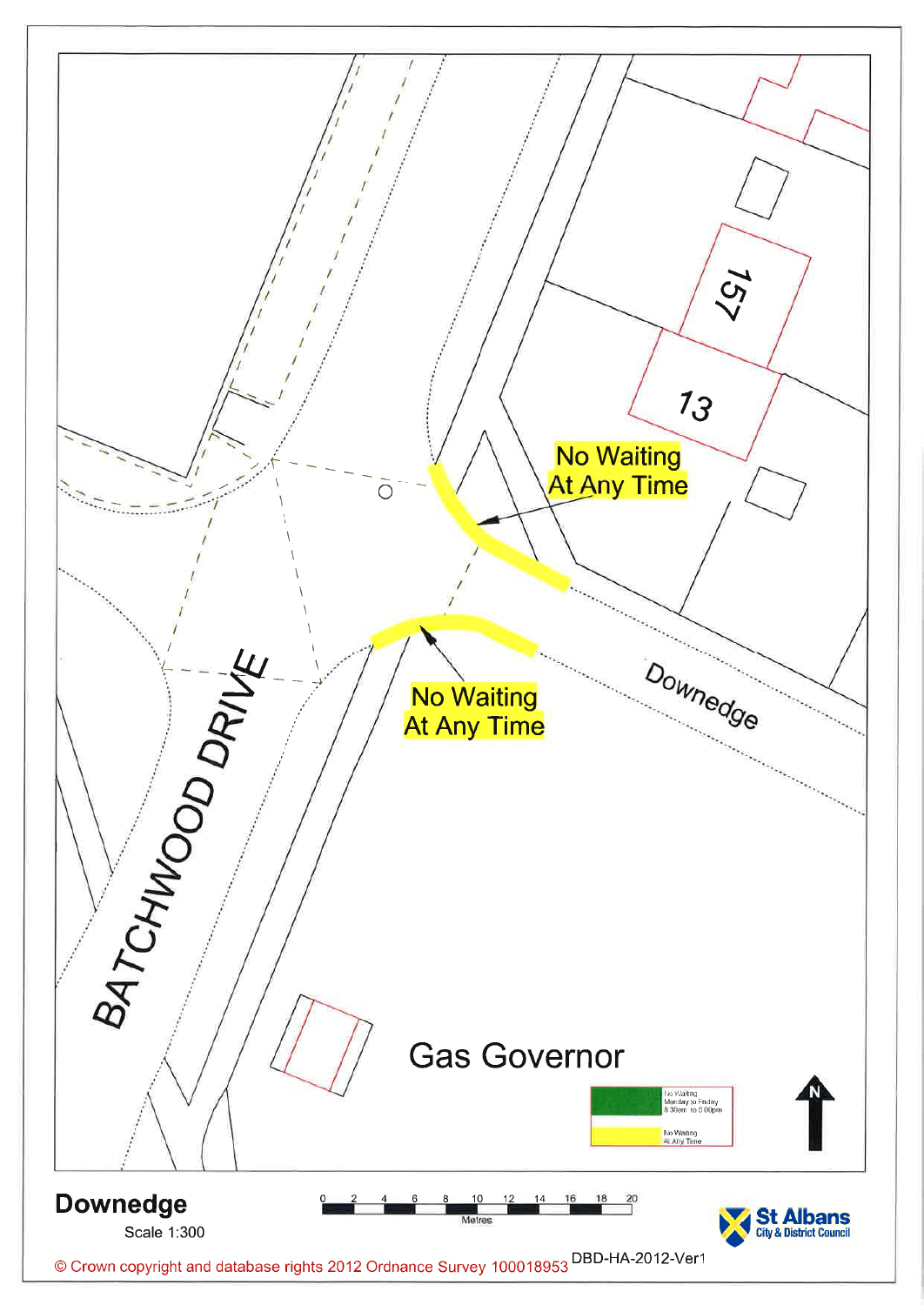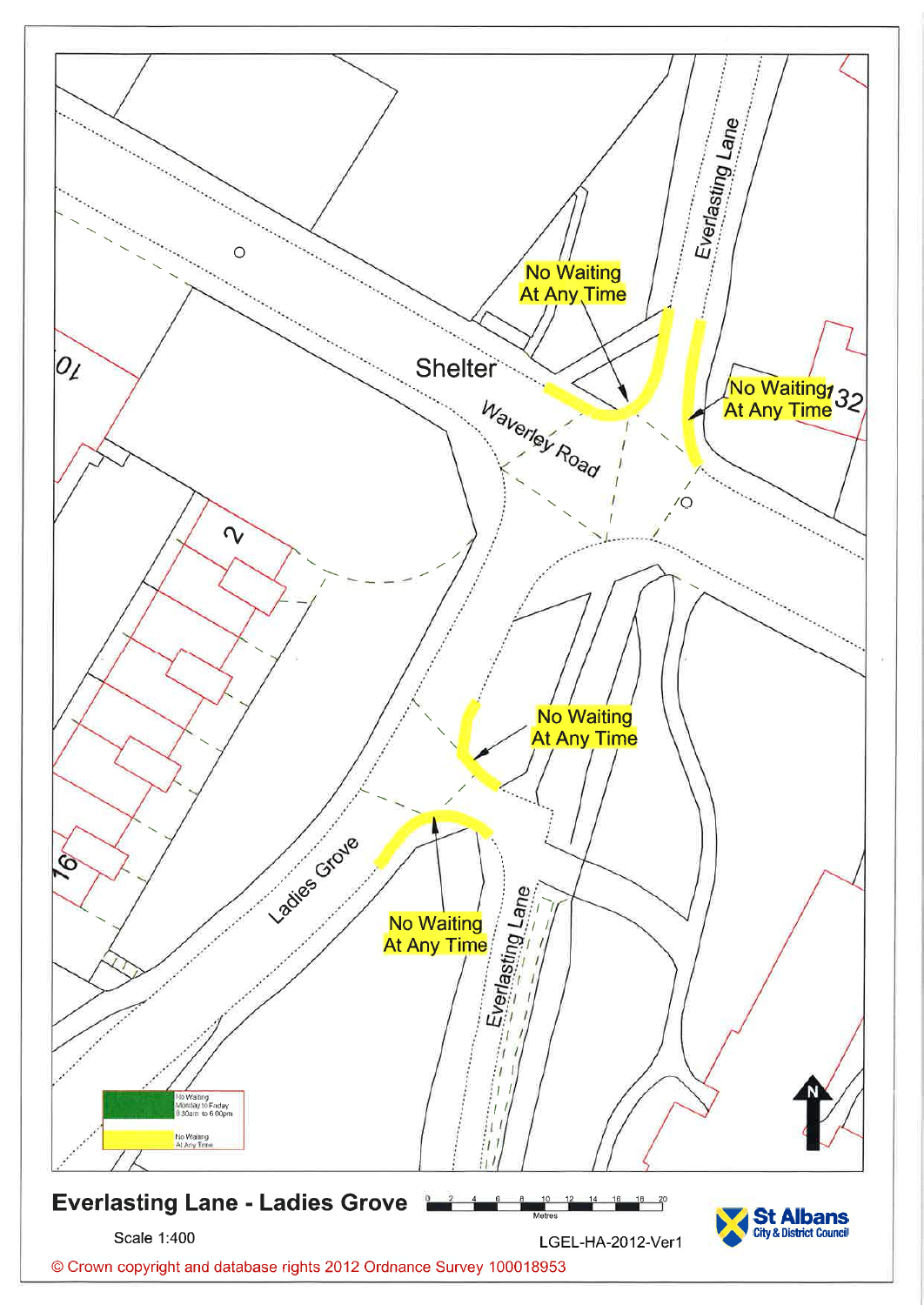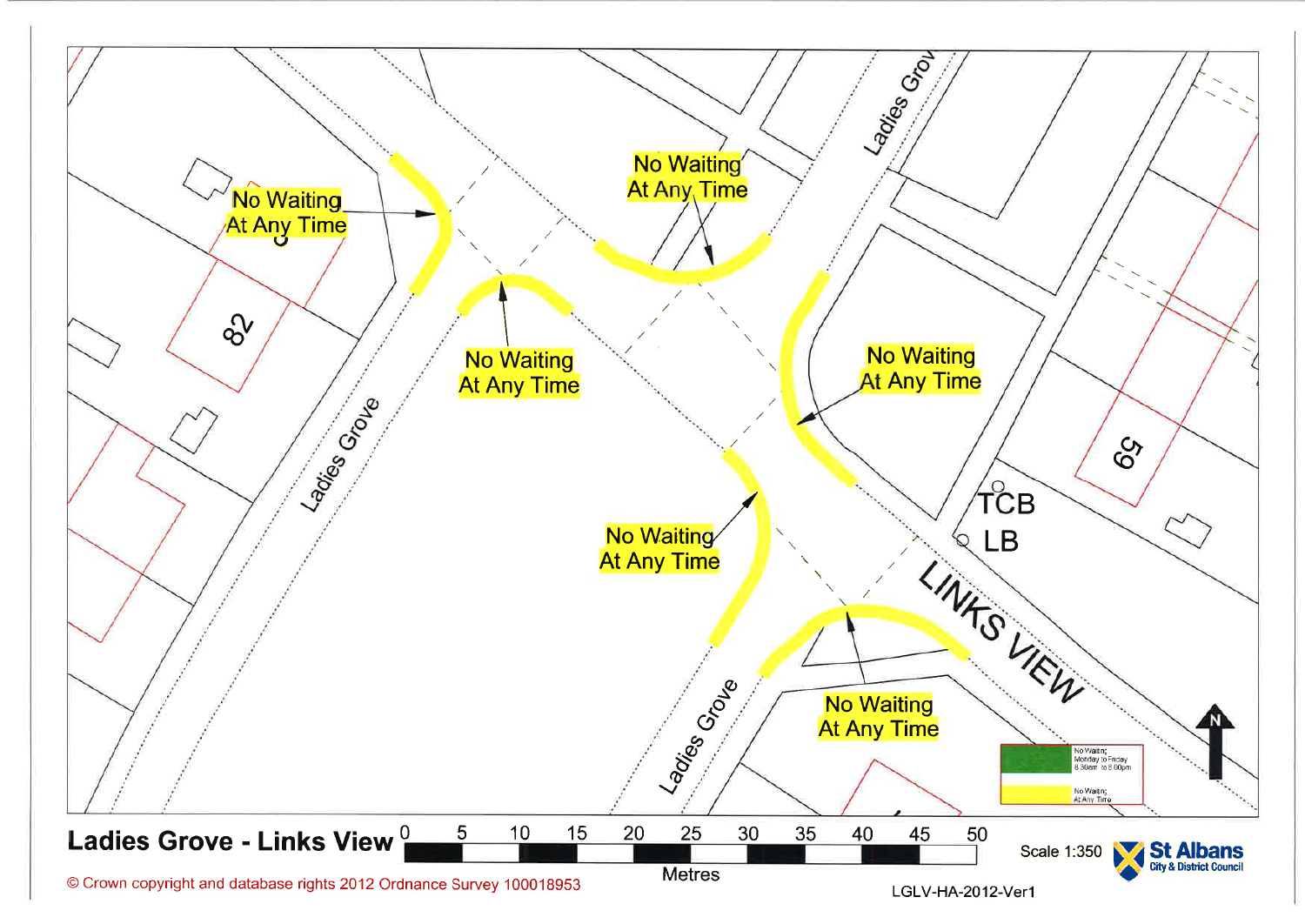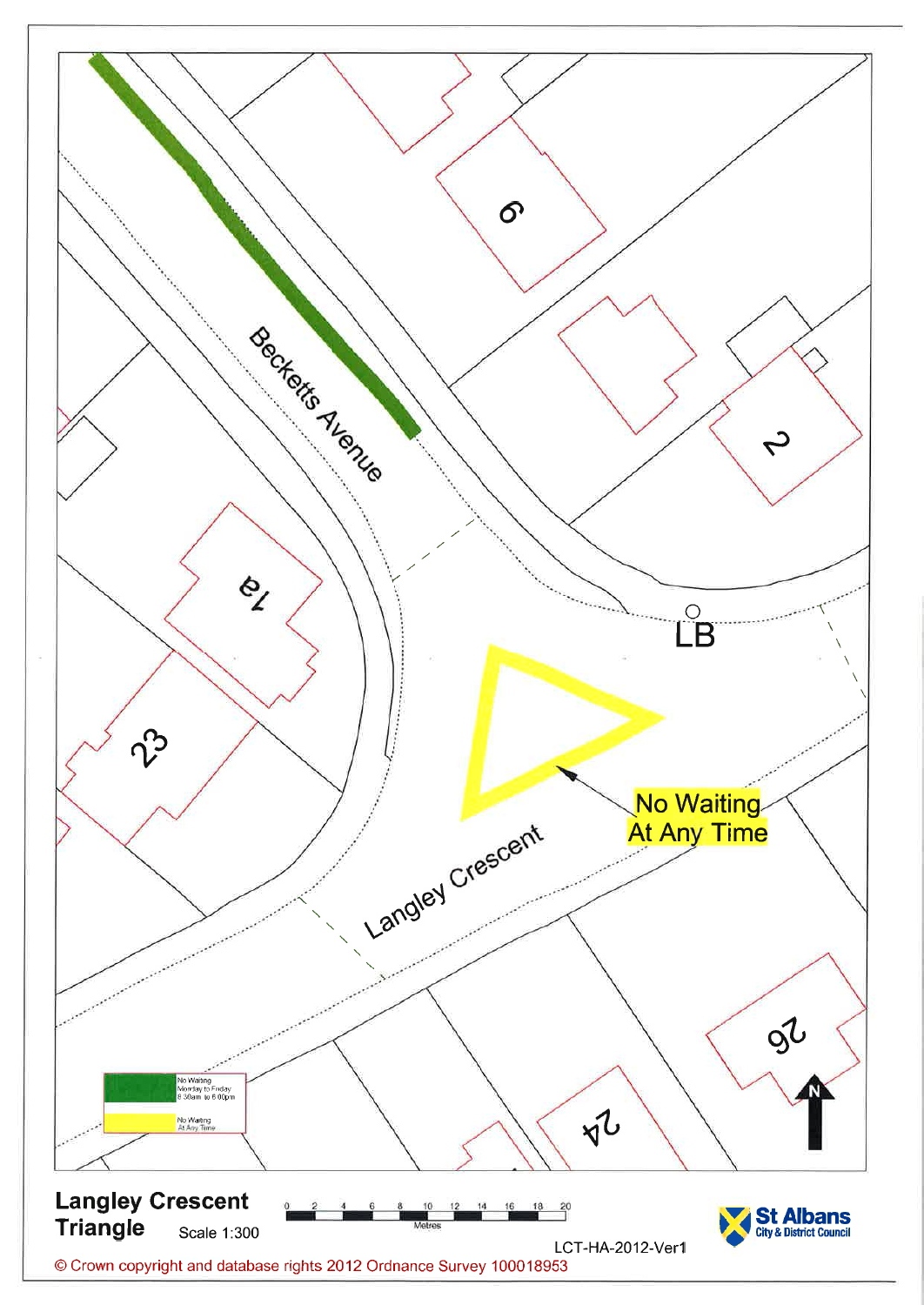